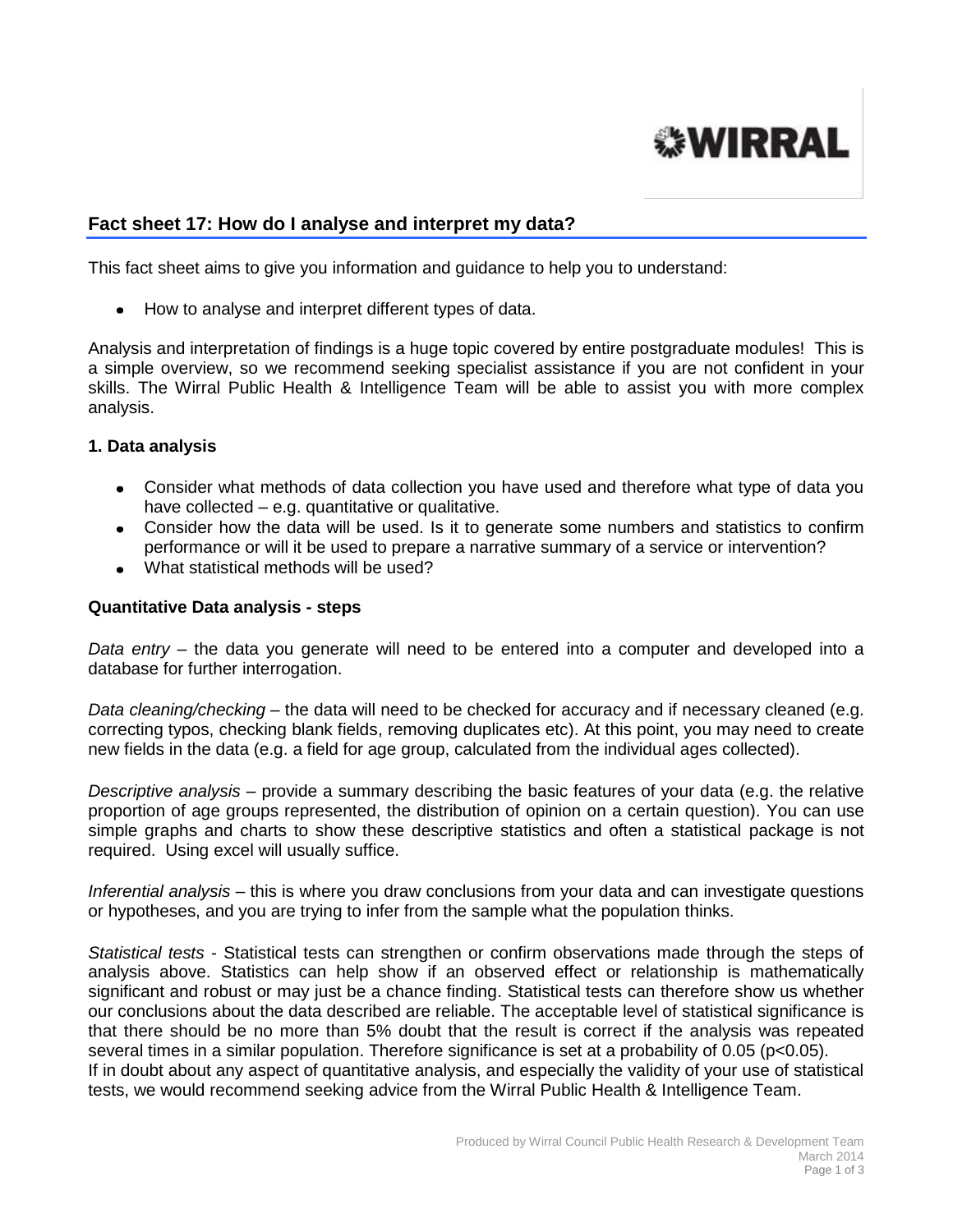## **Qualitative data analysis**

With a qualitative study you may find that you gather large amounts of often unstructured data. Your data may include case studies, covering long accounts of patient experiences, focus groups with up to ten participants discussing a topic or interview transcripts from in depth interviews. To make sense of all of these data, it is necessary to reduce the volume by identifying significant themes, linkages and patterns. It is important to stand back from the information and not put your own personal beliefs or opinions on to it. You need to consider the issues from the point of view of the participants involved, not what you know or believe to be true. For example, a patient's experience may differ from the norm or from the expected level of service that should be provided, however, this is that patient's experience and so is valid opinion for the purposes of your study.

It can be helpful when carrying out qualitative research to make notes as you go along i.e. when or soon after you are undertaking an interview or focus groups compare the findings to those from other activities you have undertaken for this project. From this you will start to build up a picture of experience or opinion as you go along as key themes begin to emerge. You can then begin to investigate whether these themes differ across different groups or between participants with differing characteristics.

Following this method of analysis you will be able to take your data from its raw form to a series of descriptive statements (statements which describe the content of the data) which you can then interpret alongside each other to discuss the findings and if necessary make recommendations for the future.

There are qualitative data analysis computer packages available that can assist in your analysis (e.g. NVIVO). Such a package can help manage and analyse large quantities of electronically held data, but is by no means essential.

If in doubt about any aspect of qualitative analysis, we would recommend seeking advice from the Wirral Public Health & Intelligence Team.

## **2. Interpretation of data**

- Consider caveats (warnings or caution you need to give the reader about interpreting the data). For example, if there were issues gathering the data or there are unavoidable 'holes' in your dataset due to incomplete data or the only available data is quite old and the picture may have since changed.
- Mention any bias that you know of (anything in the way you collected the data that that may have prejudiced the results), for example, if the participants in a focus group all knew each other but it was the only way to gather a group together with a particular characteristic.
- Bear in mind your original research question and how your findings relate, always go back to your core reason for carrying out the study.
- Consider how far you can extrapolate your findings to another population/setting, is the study generalisable to another population or specific to yours only?
- Consider your audience and what will make sense, explain how you have made certain deductions from your data and show charts and tables for more visual audiences. Some audiences will require less technical 'speak' than others.
- Describe the limitations of your data in drawing conclusions. For example, could/should the population have been larger? Could the participants have been asked more questions if there had been time? Could more data have been elicited if qualitative questions had been included instead/as well as quantitative or vice versa?